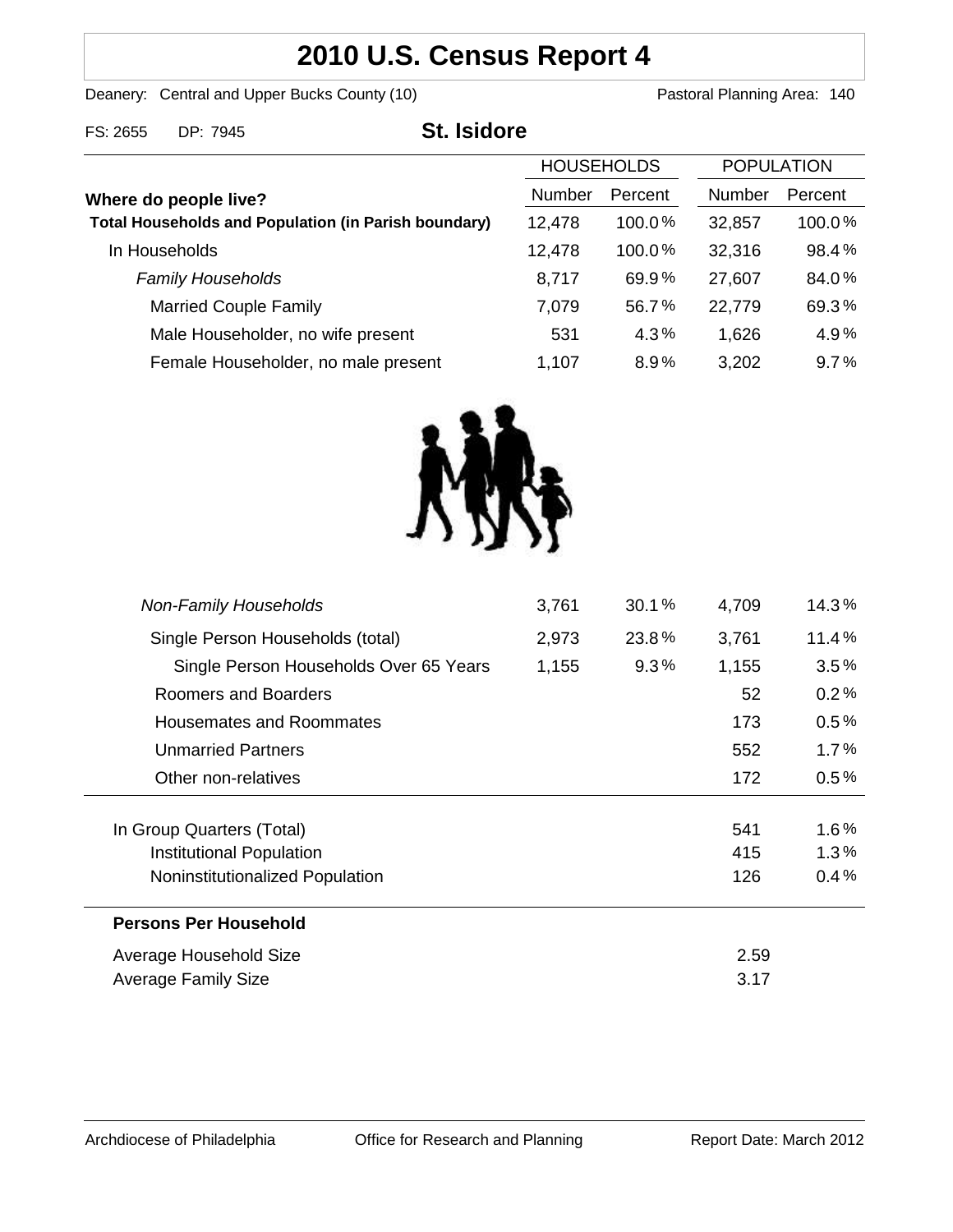# **2010 U.S. Census Report 4**

Deanery: Central and Upper Bucks County (10) Deanery: Central and Upper Bucks County (10)

FS: 2655 DP: 7945 **St. Isidore**

|                                                      |  | <b>POPULATION</b> |         |
|------------------------------------------------------|--|-------------------|---------|
| Where do Children - Under Age 18 Live?               |  | Number            | Percent |
| Total Children - Under Age 18 (in Parish boundary)   |  | 7,868             | 100.0%  |
| In Households                                        |  | 7,846             | 99.7%   |
| Householder or spouse is under 18                    |  | 1                 | 0.0%    |
| With Related:                                        |  |                   |         |
| Married-Couple Family                                |  | 5,974             | 75.9%   |
| Male Householder, No Wife Present                    |  | 417               | 5.3%    |
| Female Householder, No Husband Present               |  | 886               | 11.3%   |
| <b>Other Related Householder</b>                     |  | 73                | 0.9%    |
| <b>With Non-Relatives</b>                            |  | 134               | 1.7%    |
| <b>Grandparent Householder</b>                       |  | 360               | 4.6%    |
| In Group Quarters                                    |  | 22                | 0.3%    |
| Institutionalized population                         |  | 8                 | 0.1%    |
| Noninstitutionalized population                      |  | 14                | 0.2%    |
| Where do Adults - Age 65 and Older - Live?           |  |                   |         |
| Total Adults - Age 65 and Older (in Parish boundary) |  | 4,504             | 100.0%  |
| In Households                                        |  | 4,110             | 91.3%   |
| Family Households:                                   |  | 2,804             | 62.2%   |
| Is Householder or Spouse                             |  | 2,465             | 54.7%   |
| With Other Relative Householder                      |  | 60                | 1.3%    |
| With Non-Related Householder                         |  | 19                | 0.4%    |
| is Parent                                            |  | 163               | 3.6%    |
| is Parent-in-Law                                     |  | 96                | 2.1%    |
| In Non-family Households:                            |  | 1,307             | 29.0%   |
| Male Living Alone                                    |  | 352               | 7.8%    |
| Male not Living Alone                                |  | 44                | $1.0\%$ |
| Female Living Alone                                  |  | 803               | 17.8%   |
| Female not Living Alone                              |  | 37                | 0.8%    |
| Other                                                |  | 70                | 1.6%    |
| In Group Quarters                                    |  | 394               | 8.7%    |
| Institutionalized population                         |  | 387               | 8.6%    |
| Noninstitutionalized population                      |  | $\overline{7}$    | 0.2%    |
| Housing Units in the Parish boundary                 |  |                   |         |
| <b>Total Housing Units</b>                           |  | 13,102            | 100.0%  |
| Occupied                                             |  | 12,478            | 95.2%   |
| Owner-Occupied                                       |  | 9,760             | 74.5%   |
| Renter-Occupied                                      |  | 2,718             | 20.7%   |
| Vacant                                               |  | 624               | 4.8%    |

Archdiocese of Philadelphia **Office for Research and Planning** Report Date: March 2012